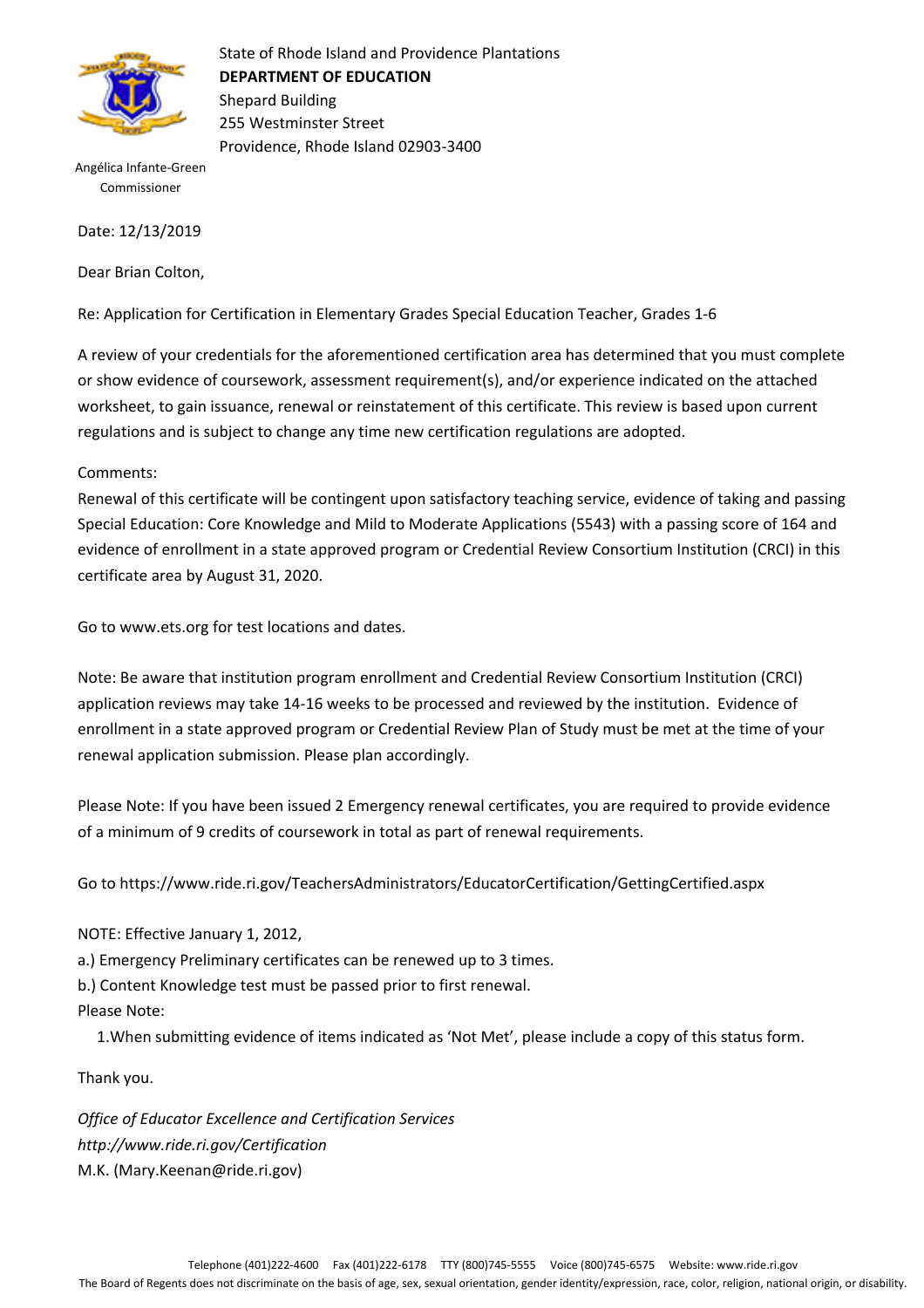#### Date: 12/13/2019 **Brian Colton** [73153]

Status form for Application for EMERGENCY Certification in Elementary Grades Special Education Teacher, Grades 1-6

| Item |                                                                                                                                                                                                                | Met | Not Met | N/A |
|------|----------------------------------------------------------------------------------------------------------------------------------------------------------------------------------------------------------------|-----|---------|-----|
| 1.   | Hold Elementary Education Certificate                                                                                                                                                                          |     |         |     |
|      |                                                                                                                                                                                                                |     |         |     |
| 2.   | Approved Program                                                                                                                                                                                               |     |         |     |
|      |                                                                                                                                                                                                                |     |         |     |
| 3.   | Credential Review Consortium Institution (CRCI) Program of<br>Study                                                                                                                                            |     |         |     |
|      |                                                                                                                                                                                                                |     |         |     |
| 4.   | Certification Assessment(s):                                                                                                                                                                                   |     |         |     |
| А.   | Special Education: Core Knowledge and Mild to Moderate<br>Applications (5543) with a passing score of 164                                                                                                      |     |         |     |
|      |                                                                                                                                                                                                                |     |         |     |
| 5.   | <b>Other Assessments</b>                                                                                                                                                                                       |     |         |     |
| А.   | Applicants prepared in a program where the language of<br>instruction was not English must achieve a passing score of 64<br>on the Versant Pro Speaking and Writing Assessment                                 |     |         |     |
|      |                                                                                                                                                                                                                |     |         |     |
| 6.   | Experience Requirement: (Must meet one)                                                                                                                                                                        |     |         |     |
| Α.   | 6 semester hours of supervised student teaching in an<br>Elementary Special Education setting (Grades 1-6). (Please note<br>supervised student teaching is a component to an approved<br>preparation program.) |     |         |     |
| В.   | 2 years of teaching experience in an Elementary Special<br>Education setting (Grades 1-6) while holding a Preliminary<br>Certificate                                                                           |     |         |     |
|      |                                                                                                                                                                                                                |     |         |     |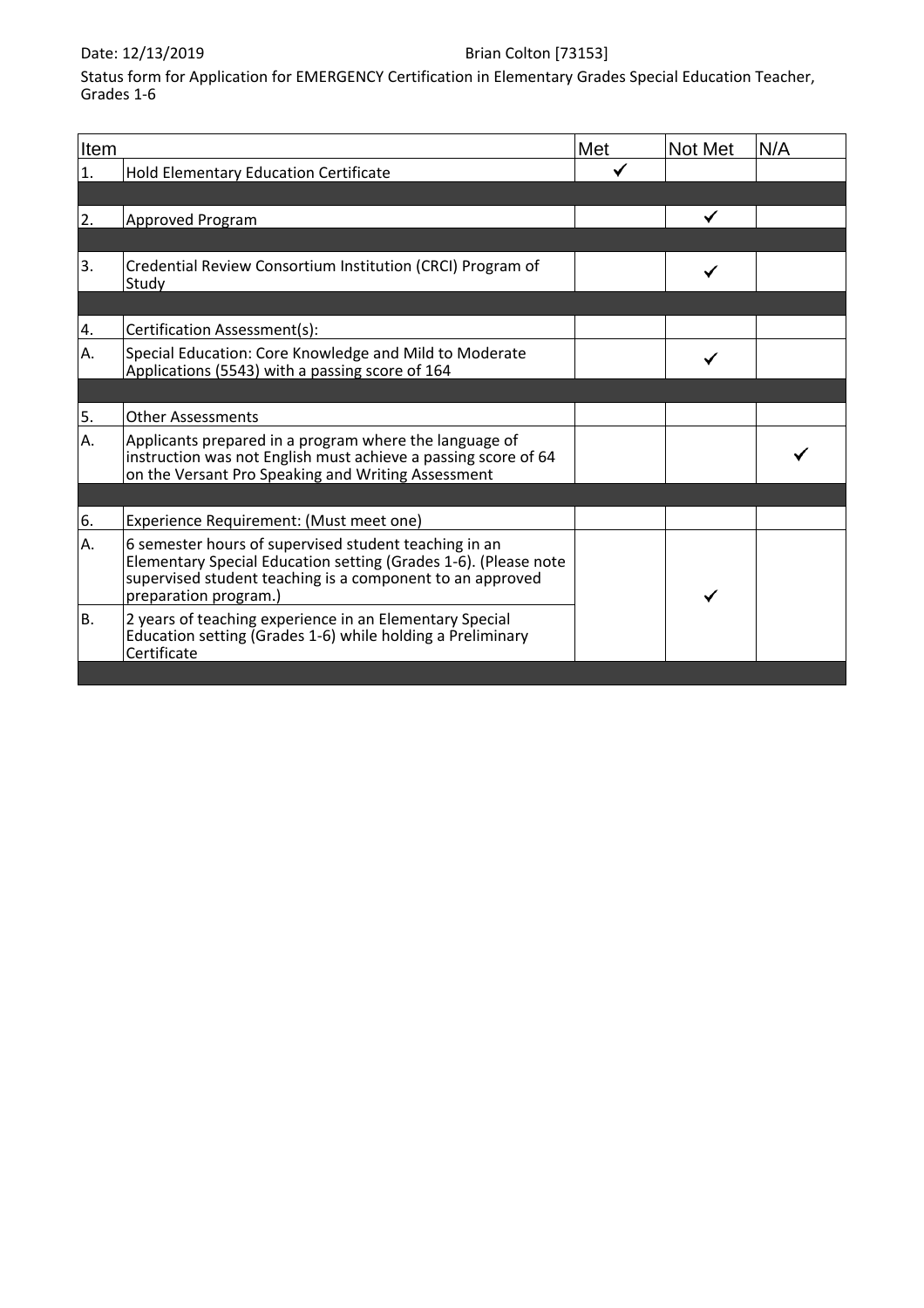# **State of Rhode Island and Providence Plantations**

## Department of Education

This certifies that

Brian Colton

Certificate No: 73153



*Having satisfactorily met the certification requirements of the Board of Regents for Elementary and Secondary Education has been granted a certificateand is authorized to serve in the public schools of Rhode Island as:*Bulletin

| Type*            | Description*                                            | Issued*    | Expires*  |
|------------------|---------------------------------------------------------|------------|-----------|
| <b>EMERGENCY</b> | Elementary Grades Special Education Teacher, Grades 1-6 | 12/13/2019 | 8/31/2020 |
|                  | Valid only in Providence                                |            |           |
| <b>INITIAL</b>   | Elementary Education Teacher, Grades 1-6                | 5/16/2019  | 8/31/2022 |
|                  | *See following page for additional explanation          |            |           |

*Given Under the Authority of the Board of Regents for Elementary and Secondary Education*

Lauren K.B. Matlach



a. lufante

Certification Officer Commissioner To verify this certificate go to the RI Educator Verification Portal at: http://ecert.ride.ri.gov/public